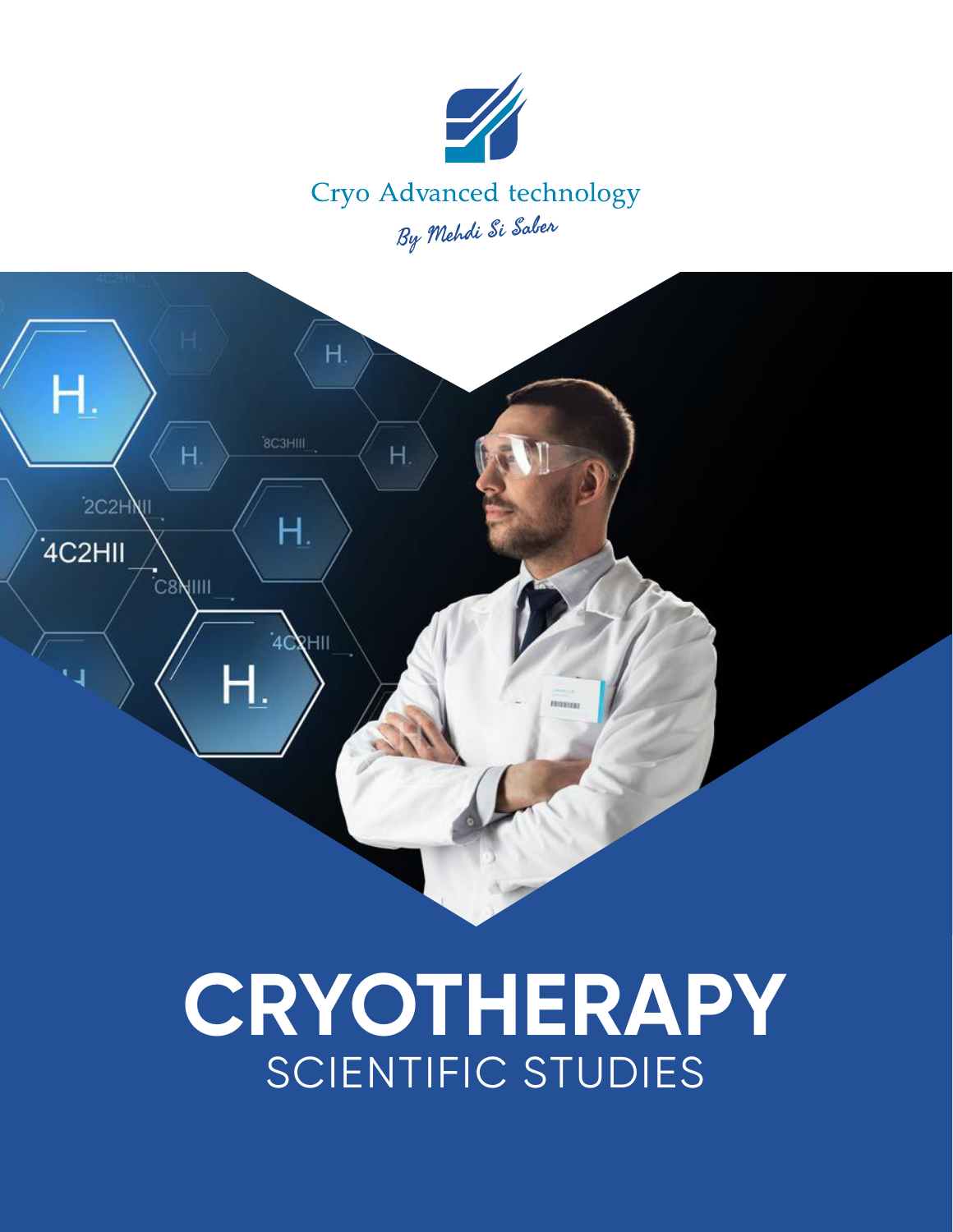### ATHLETIC RECOVERY THROUGH CRYOTHERAPY

Athletes and individuals who engage in physical activities and strenuous routines are prone to develop musculoskeletal sports injuries, which may result from accidents, improper use of equipment and poor training practices including failure to do warm-up and stretching exercises. Some of the most common types of sports injuries are muscle sprains and strains, ligament or tendon tears, joint dislocation and bone fracture that can eventually affect an athlete's performance. In addition, sports injuriescaneitherbeacute or chronic. Acute injuries occur suddenly while a person performs an activity. On the contrary, chronic injuries may result from over use of certain areas of the body over a long period of time. Both acute and chronic sports injuries are associated with disabling symptoms such as pain, swelling and limited mobility (National Institute of Arthritis and Musculoskeletal and Skin Diseases, 2016). .

The moment a person acquires injury, the body reacts by releasing chemicals from damaged cells. This triggers an inflammatory response wherein the blood vessels of the injured area become dilated to increase blood flow, thereby, carrying nutrients to the damaged tissues. Minor injuries, such as sprains and strains, are initially managed with PRICE (Protection-Rest-Ice-Compression-Elevation) therapy. (National Health Service UK, 2015). However, in severe cases, some sports injuries such as those thatcandamage the anterior cruciate ligament (ACL) and medial collateral ligament (MCL) of the knees may require reconstruction surgery and rehabilitation to restore normal function and mobility (American Academy of Orthopaedic Surgeons, 2009).

Application of ice or cold pack as the third element of PRICE therapy, is known to decrease inflammation as it helps constrict blood vessels. Hence, cryotherapy, which utilizes cryochambers with temperatures ranging from−1100Cto−1400C,canpotentially facilitate recovery of body parts affected by various types of sports injuries. Such benefit is also brought about by the alteration of serum mediators of inflammation and serum muscle enzymes. In a study conducted to determine the effectiveness of whole body cryotherapy (WBC) in athletic recovery, it was revealed that WBC can increase the levels of anti-inflammatory cytokine interleukin (IL)-10, and decrease the levels of proinflammatory cytokine IL-2 and chemokine IL-8. This process is also supported by a decrease in the intracellular adhesion molecule-1. Furthermore, cold stimulation also improves athletes' recovery by exerting positive effects on muscular enzymes creatine kinase and lactate dehydrogenase (Banfi, Lombardi, Colombini,&Melegati,2010). On the other hand, high-intensity and high-duration exercises can also induce metabolic stress and increase temperature, which may eventually cause structural damage and muscle soreness.Hence,exposure of the affected area to cold temperature immediately following the exercise, can reduce the energy demand of the muscles and provide temporary analgesic and anti-inflammatory effects (White & Wells, 2013).

On the contrary, in another study focusing on the effects of cryotherapy on muscle recovery and inflammation after muscle damaging exercise,it was revealed that thoughit cannot significantly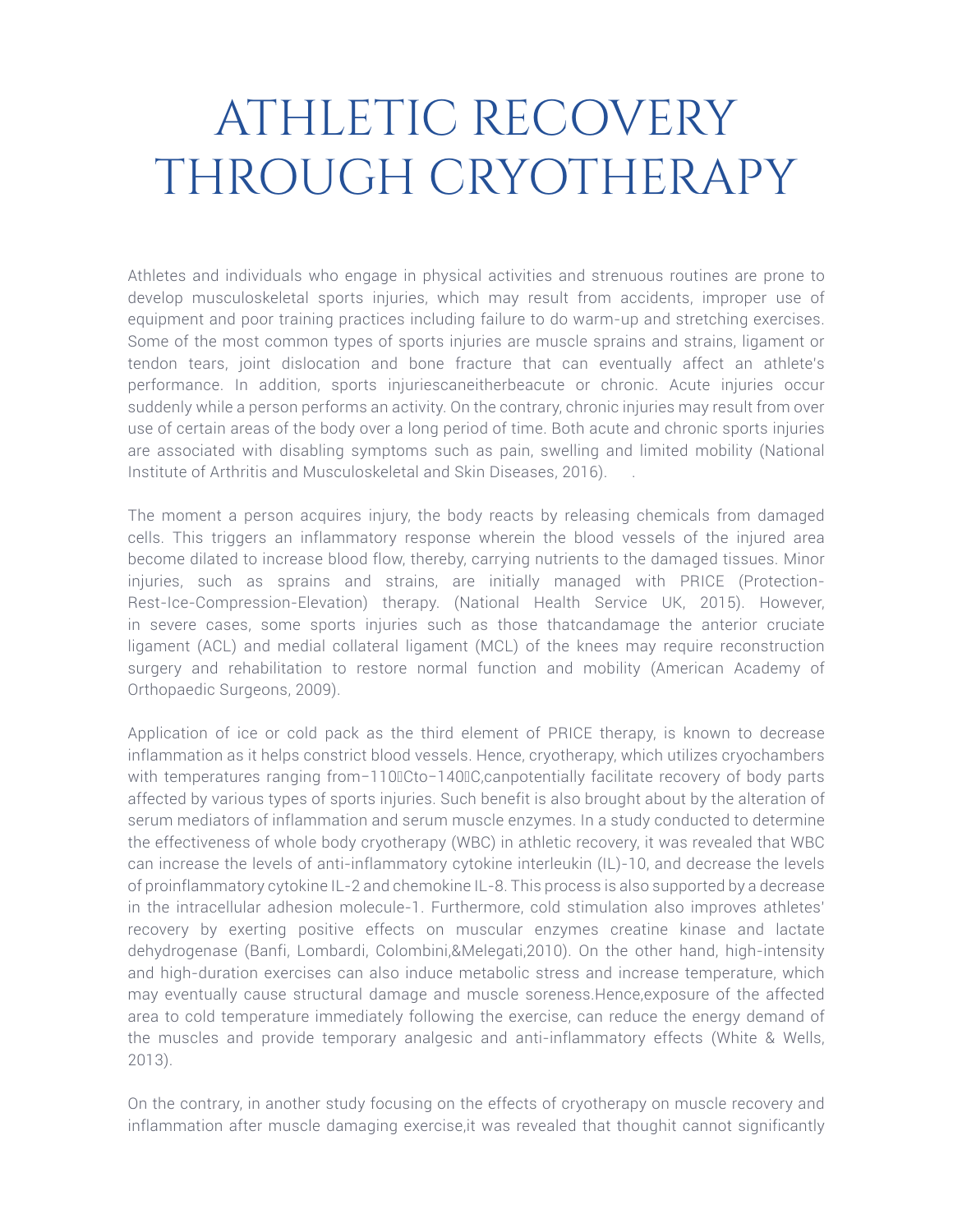alleviate strength decrement and muscle soreness, a mitigation in plasma chemokine ligand 2 was noted after a 20-minute cryotherapy (Crystal, Townson,Cook, & LaRoche, 2013). In addition, a study by Hubbard and Denegar showed that cryotherapy can be effective in decreasing pain related to soft tissue injury. However, further investigation is still needed to evaluate its effectiveness compared to other rehabilitation techniques (Hubbard & Denegar, 2004). Aside from facilitating athletic recovery, patients with sports injuries who required surgery may also benefit from cryotherapy. In a study conducted in Brazil, patients who underwent cryotherapy combined with an exercise protocol immediately after ACL reconstruction, experienced less pain and an improvement in the range of motion of the affected knee. As a result, decreased intake of pain medications, reduced length of hospital stay and an improvement in the quality of life were noted among postoperative patients (Dambros, Martimbianco, Polachini, Lahoz, Chamlian, & Cohen, 2012).

#### **Biblography:**

American Academy of Orthopaedic Surgeons. (2009, September). Ortho Info. Retrieved August 11,2016,fromAmericanAcademyofOrthopaedicSurgeons

Banfi, G., Lombardi, G., Colombini, A., & Melegati, G. (2010). WholeBody Cryotherapy in Athletes. SportsMedicine, 509517.

Dambros, C., Martimbianco, A. L., Polachini, L., Lahoz, G., Chamlian, T., & Cohen, M. (2012). Effectiveness of cryotherapy after anterior cruciate ligament reconstruction. Acta OrtoplIdica Brasileira, 285290.

National Health Service UK. (2015, February 25). Retrieved August 11, 2016, from NHS choices: http://www.nhs.uk/conditions/sportsinjuries/pages/treatment.aspx

National Institute of Arthritis and Musculoskeletal and Skin Diseases. (2016, February). Health Information. Retrieved August 11, 2016, from National Institute of Arthritis and Musculoskeletal and

SkinDiseases: http://www.niams.nih.gov/health\_info/sports\_injuries/#ra\_2

White, G., & Wells, G. (2013). Coldwater immersion and other forms of cryotherapy: physiological changes potentially affecting recovery from highintensityexercise. Extreme Physiology and Medicine.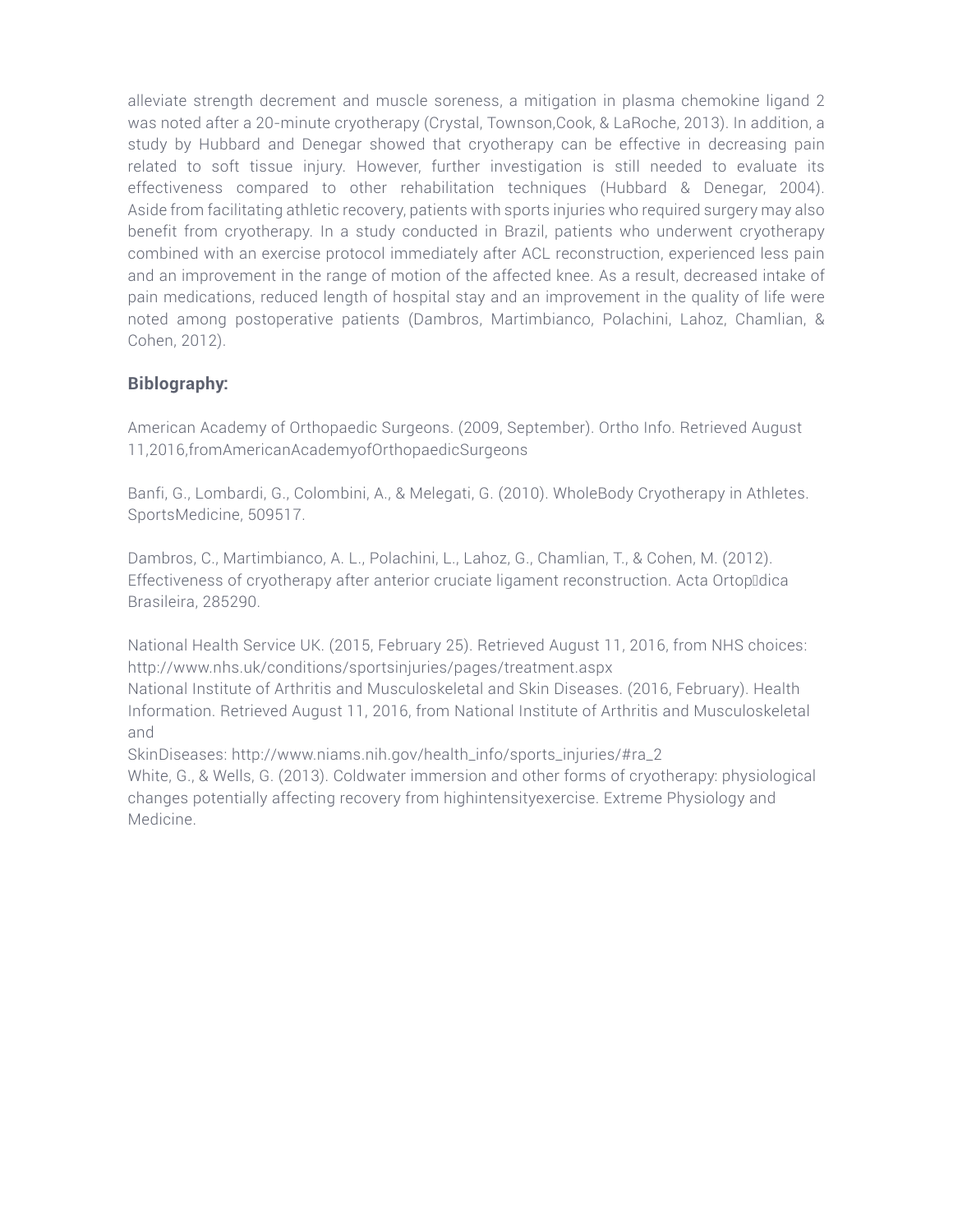## CRYOTHERAPY: AN EMERGING WEIGHT MANAGEMENT OPTION

Obesity is considered to be a serious global health crisis associated with different comorbidities affecting various organ systems as manifested by certain health conditions such as obstructive sleep apnea, malignancies, coronary artery disease and metabolic problems. Hence, wide range of treatment options to manage weight are being utilized to address this issue. These include lifestyle modification, exercise programs and anti-obesity medications (Hamdy, Uwaifo, & Oral, 2016). However, some of these approaches, particularly certain weight-loss products tainted with hidden active ingredients found in prescription drugs, may pose serious health risks such as cardiac problems and stroke (U.S. Food and Drug Administration, 2015). Aside from the risks associated with these treatment options, some of these approaches have poor compliance rates due to the fact that several patients find it difficult to sustain regular exercise and adhere to the prescribed diet regimen.

Cryotherapy, which is defined as the therapeutic use of cold temperature, has been an emerging health trend in weight loss. It uses extremely low temperatures to stimulate skin sensors, activates the central nervous system (CNS) and enhance the release of endorphins which are known to inhibit pain and elevate an individual's mood (US Cryotherapy). There are two mechanisms responsible for achieving weight loss through cryotherapy – shivering and nonshivering thermogenesis. Shivering thermogenesis allows muscles to contract facilitate an increase in energy metabolism. On the other hand, nonshivering thermogenesis involves adaptation to cold exposure to promote fat burning (Patrick, 2016). In 2013, a study conducted by Dr. Rana Gupta, Dr. Philipp Scherer, Dr. Qiong Wang and graduate student Caroline Tao in UT Southwestern Medical Center, revealed that in response to cold temperature, adults have the capability to produce new brown fat cells essential in weight loss and maintenance (University of Texas Southwestern Medical Center, 2013). Compared to white fat cells that store excess calories and are deposited around the abdomen, brown fat acts as a furnace that facilitates burning of calories at a high rate.

In fact, in another study conducted by Swedish researchers, it was found that after exposing their subjects to temperatures between  $63 - 66$  degrees Fahrenheit and repeatedly submerging their feet in ice cold water for five minutes, brown fat deposits were detected from their subjects' body with a 15-fold increase in its activity. Moreover, brown fat also aids in blood sugar metabolism and reduces insulin resistance (King, 2014). Furthermore, a study conducted in University of Pittsburgh showed that insulin resistance is closely related to thigh adipose tissue distribution or cellulite formation (Goodpaster, Thaete, & Kelley, 2000). Hence, increasing brown fat deposit through exposure to cold temperature, such as cryotherapy, can help prevent these problems. Cryotherapy also offers a wide range of benefits to achieve weight loss. One of these is that it is considered as an effective and safe weight management option as it helps burn  $500 - 800$  kcal per session, which can increase exponentially depending on the level of physical activity. In fact,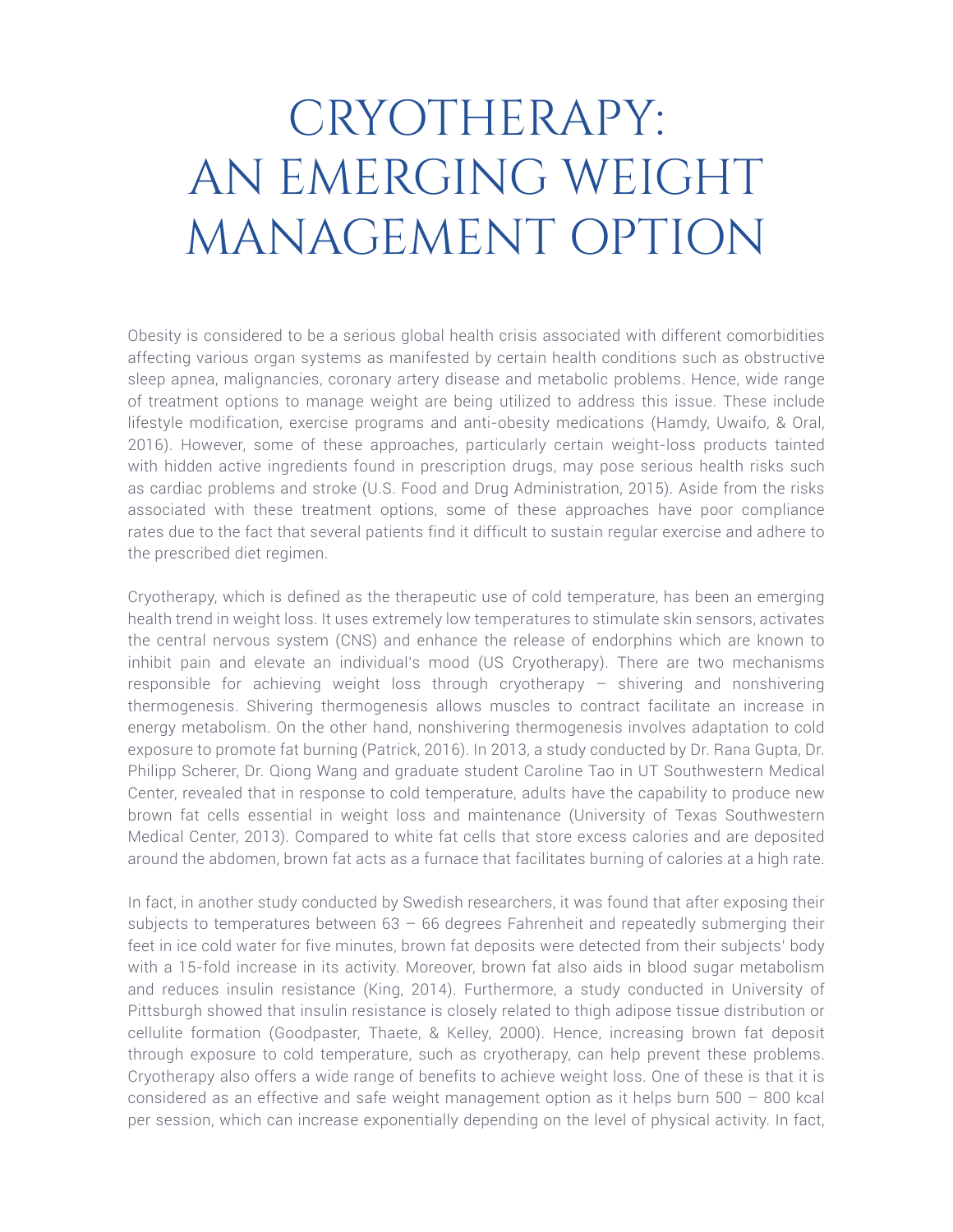according to a new study, a 15-minute exposure to cold has a metabolic equivalent of one hour of exercise (Berlin, 2014). On the other hand, cryotherapy, also promotes better sleep as it induces a feeling of relaxation, thus, promoting better blood circulation to the brain.

Furthermore, improved sleeping pattern can also be linked to weight loss by boosting the immune system through increased melatonin production and prevention of insulin resistance. Lastly, compared to exercise or workout programs, cryotherapy allows an individual's body to feel re-energized because it stimulate bodily functions without resulting to fatigue and musculoskeletal pain (Cryotherapy Health and Wellness, Inc.).

#### **References:**

1. Berlin, J. (2014, February 13). Retrieved July 20, 2016, from National Geographic: http://news.nationalgeographic.com/news/2014/02/140211-shivering-cold-exercise-brown-fa t-white-fat-irisin-metabolism-weight-loss/

2. Cryotherapy Health and Wellness, Inc. (n.d.). Retrieved July 20, 2016, from Cryotherapy Toronto: http://cryotherapytoronto.ca/10-cryotherapy-cold-sauna-weight-loss-benefits-andfacts/

3. Goodpaster, B., Thaete, L., & Kelley, D. (2000). Thigh adipose tissue distribution is associated with insulin resistance in obesity and in type 2 diabetes mellitus1,2,3. The Americal Journal of Clinical Nutrition , 885 - 892.

4. Hamdy, O., Uwaifo, G., & Oral, E. (2016, July 6).Medscape. Retrieved July 20, 2016, from Medscape: http://emedicine.medscape.com/article/123702-overview

5. King, G. (2014). The Diabetes Reset. New York: Workman Publishing Company, Inc.

6. Patrick, R. P. (2016, February 15). Retrieved July 20, 2016, from FoundMyFitness: www.foundmyfitness.com

7. U.S. Food and Drug Administration. (2015, January 5). FDA Consumer Update. Retrieved July 20,2016,fromU.S.FoodandDrugAdministration:http://www.fda.gov/ForConsumers/ConsumerU pdates/ucm246742.html

8. University of Texas Southwestern Medical Center. (2013, September 26). Retrieved July 20, 2016,

from University of Texas Southwestern Medical Center:

http://www.utsouthwestern.edu/newsroom/news-releases/year-2013/sept/fat-cells-scherer.ht ml

9. US Cryotherapy. (n.d.). Retrieved July 20, 2016, from US Cryotherapy: http://www.uscryotherapy.com/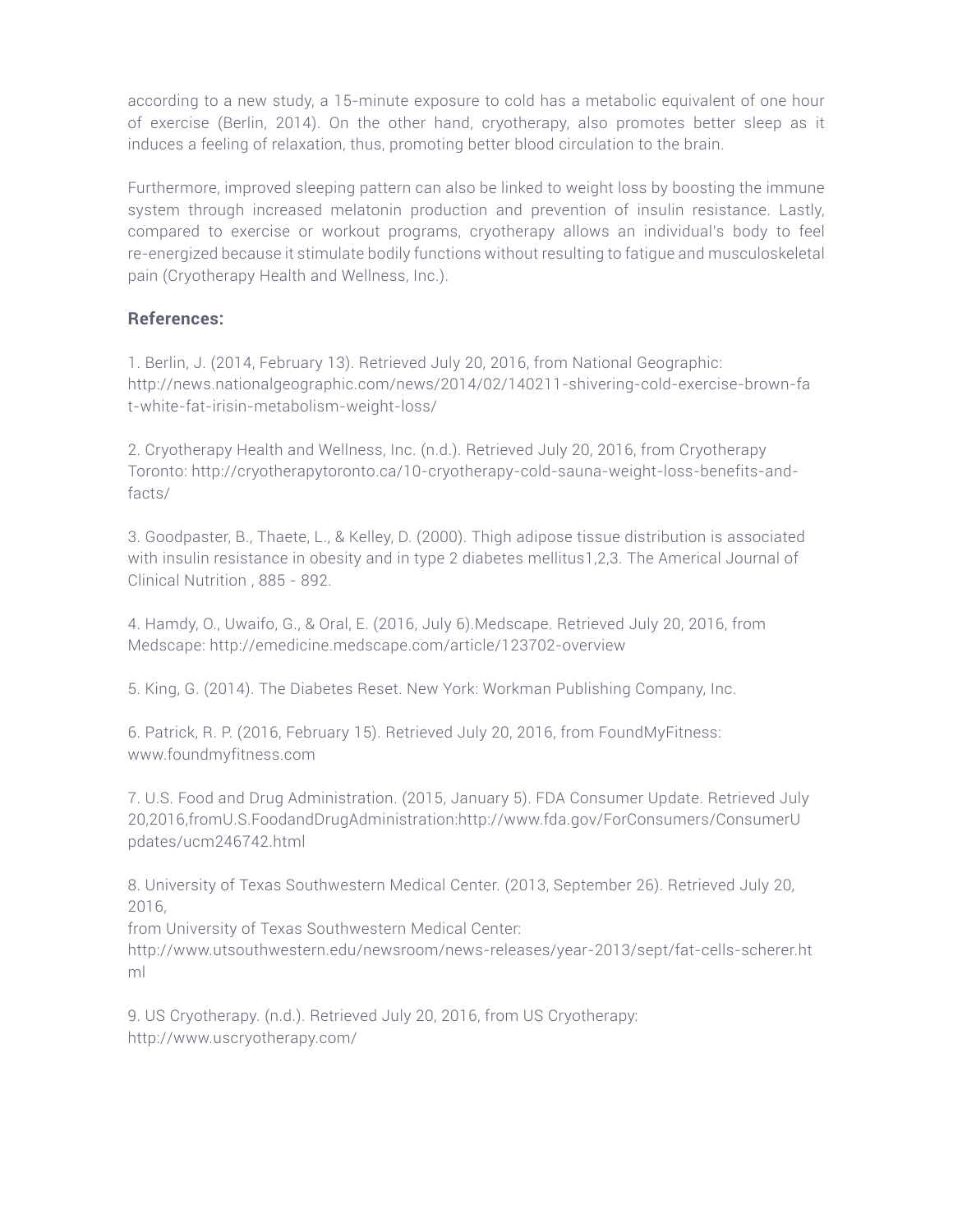### CRYOTHERAPY FOR BEAUTY

Beauty and wellness have been two of the top priorities for the majority of people around the globe. In a survey conducted across 46 countries by the research group AC Nielsen, it was reported that 78 percent of their respondents feel the increasing pressure to look good (Westall, 2007). The desire to be beautiful, which is not limited to women, has led to the discovery of beauty regimens and the emergence of different trends, such as cryotherapy, tailored for both image and health-conscious consumers.

Beauty or physical attractiveness has three determinants namely waist to hip ratio (WHR), body mass index (BMI), and curvaceousness. As an index of fat deposition, WHR can be calculated by obtaining the ratio between the circumference of the waist and the circumference of the hips. Generally, a WHR of approximately 0.7 is considered to be the most attractive. In addition, BMI, which is closely related to WHR, is also one of the reliable measures of body fat. BMI can be calculated by dividing the body weight (in kilograms) by the square of height (in meters). Normal BMI range depends on different factors such as gender and race. On the other hand, curvaceousness, defined as the degree of 'hourglass' shape or the size of the bust relative to the circumference of the hips and waist, is also considered as another marker of physical attractiveness particularly among women (Fisher & Voracek, 2006). Aside from those mentioned above, beauty is also characterized by radiant and glowing skin. Some of the factors that can damage the skin include prolonged exposure to ultraviolet rays leading to the appearance of wrinkles, skin discoloration, freckles and age spots (Gardner, 2015). Furthermore, climate and environmental temperature can also increase the risk of certain skin problems such as acne, which is usually manifested by occluded pores, pustules or pus-filled bumps, and cysts (Cole, 2015). During hot weather, the skin becomes prone to breakouts because warm and humid environment permits colonization by bacteria and fungi (Balato, Ayala, Megna, Balato, & Patruno, 2013).

To achieve physical attractiveness, many people have been trying various methods such as changing lifestyle habits, applying home remedies and undergoing treatments in dermatology clinics. One of the most effective ways to maintain a beautiful, flawless skin is to increase the intake of food rich in antioxidants, including vitamins A, C, and E, and selenium. In fact, in a study published in the European Journal of Clinical Nutrition, it was reported that a single dose of either black or green tea would significantly increase the plasma antioxidant potential by ferric-reducing antioxidant power (FRAP) assay (Peng, et al., 2014).

Another method that can help achieve physical attractiveness is through the use of different forms of cryotherapy. One of these is a nonsurgical treatment for fat reduction and body contouring, called cryolipolysis. This promising method competes with liposuction as it offers noninvasive procedure with limited side effects. The mechanism behind cryolipolysis is thought to be related to the effect of vacuum suction with regulated heat extraction in impeding the blood flow to induce crystallization of the targeted adipose tissue. Thus, resulting in apoptosis of the target adipocytes and subsequent removal from the treatment site within the following weeks (Ingargiola, Motakef, Chung, Vasconez, & Sasaki, 2015). In addition, another form of cryotherapy called cryofacial can help reduce pore size, support collagen production, eliminate dark spots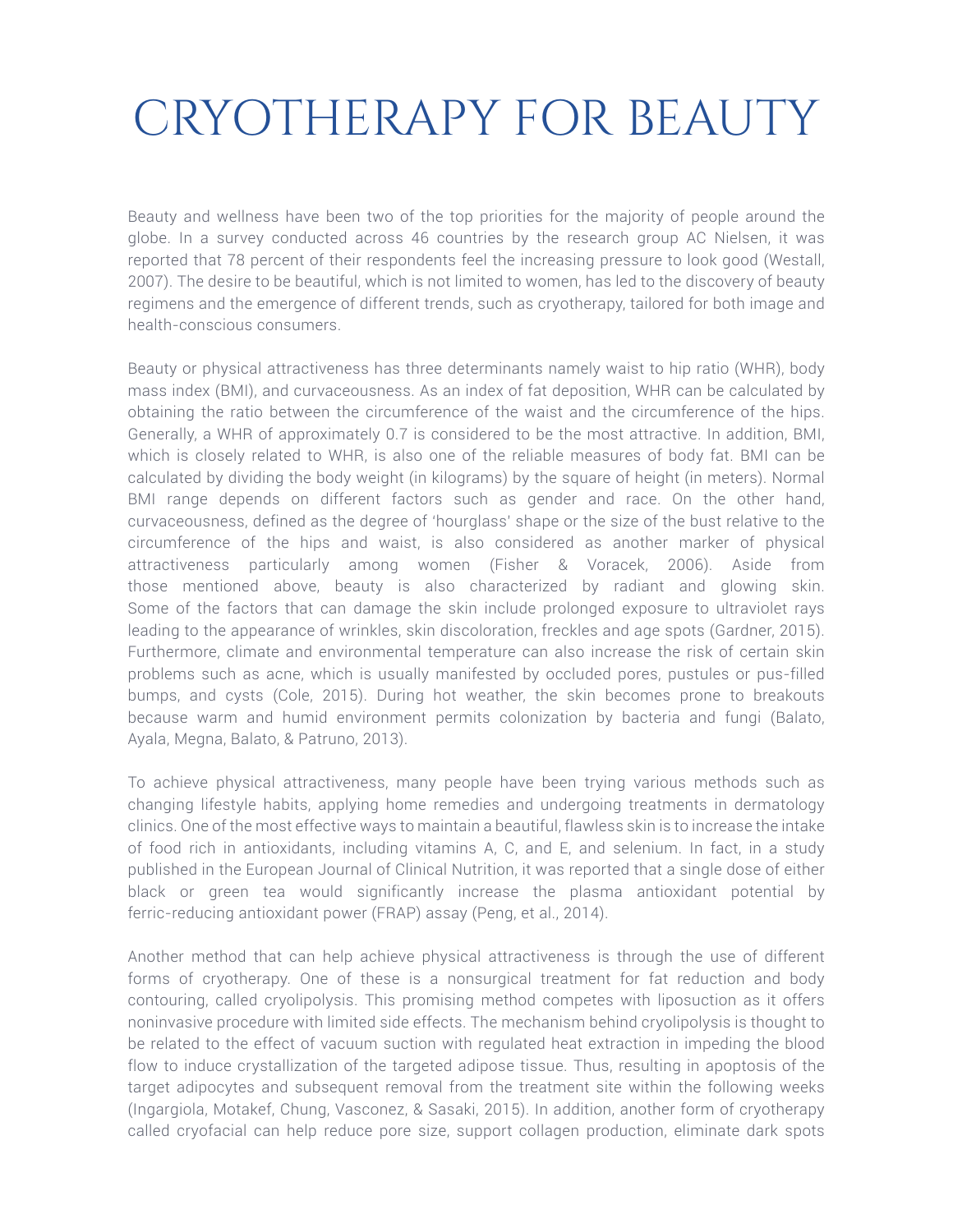and blemishes, and revitalize the skin. Aside from this, cryotherapy in the form of focused cold therapy (FCT) induces cryoneuromodulation through the application of cold temperature between -20 to -88.5 degrees Celsius. This method reduces wrinkle formation as it inhibits the signaling of the temporal motor branches of the facial nerve in the temple region that induces temporary muscle relaxation without the use of neurotoxins (Wong & Giausseran, 2014).

#### **Biblography:**

Balato, N., Ayala, F., Megna, M., Balato, A., & Patruno, C. (2013). Climate change and skin. Giornale Italiano di Dermatologia e Venereologia, 135 - 146.

Cole, G. W. (2015, November 13). Retrieved October 14, 2016, from MedicineNet: http://www.medicinenet.com/acne/article.htm

Fisher, M., & Voracek, M. (2006). The shape of beauty: determinants of female physical attractiveness. Journal of Cosmetic Dermatology, , 190 - 194.

Gardner, S. M. (2015, June 11). Retrieved October 14, 2016, from WebMD:

http://www.webmd.com/beauty/skin-care-basics

Ingargiola, M. J., Motakef, S., Chung, M. T., Vasconez, H. C., & Sasaki, G. H. (2015). Cryolipolysis for

Fat Reduction and Body Contouring: Safety and Efficacy of Current Treatment Paradigms. Plastic and Reconstructive Surgery, 1581 - 1590.

Peng, C., Wang, X., Chen, J., Jiao, R., Wang, L., Li, Y. M., et al. (2014). Biology of Ageing and Role of Dietary Antioxidants. BioMed Research International, 831 - 841.

Westall, S. (2007, April 27). Retrieved October 14, 2016, from Reuters:

http://www.reuters.com/article/us-beauty-skin-idUSL2718032020070427

Wong, V., & Giausseran, F. (2014). The Efficacy of Focused Cold Therapy on Horizontal Dynamic Forehead Wrinkles. Prime Journal, 28 - 35.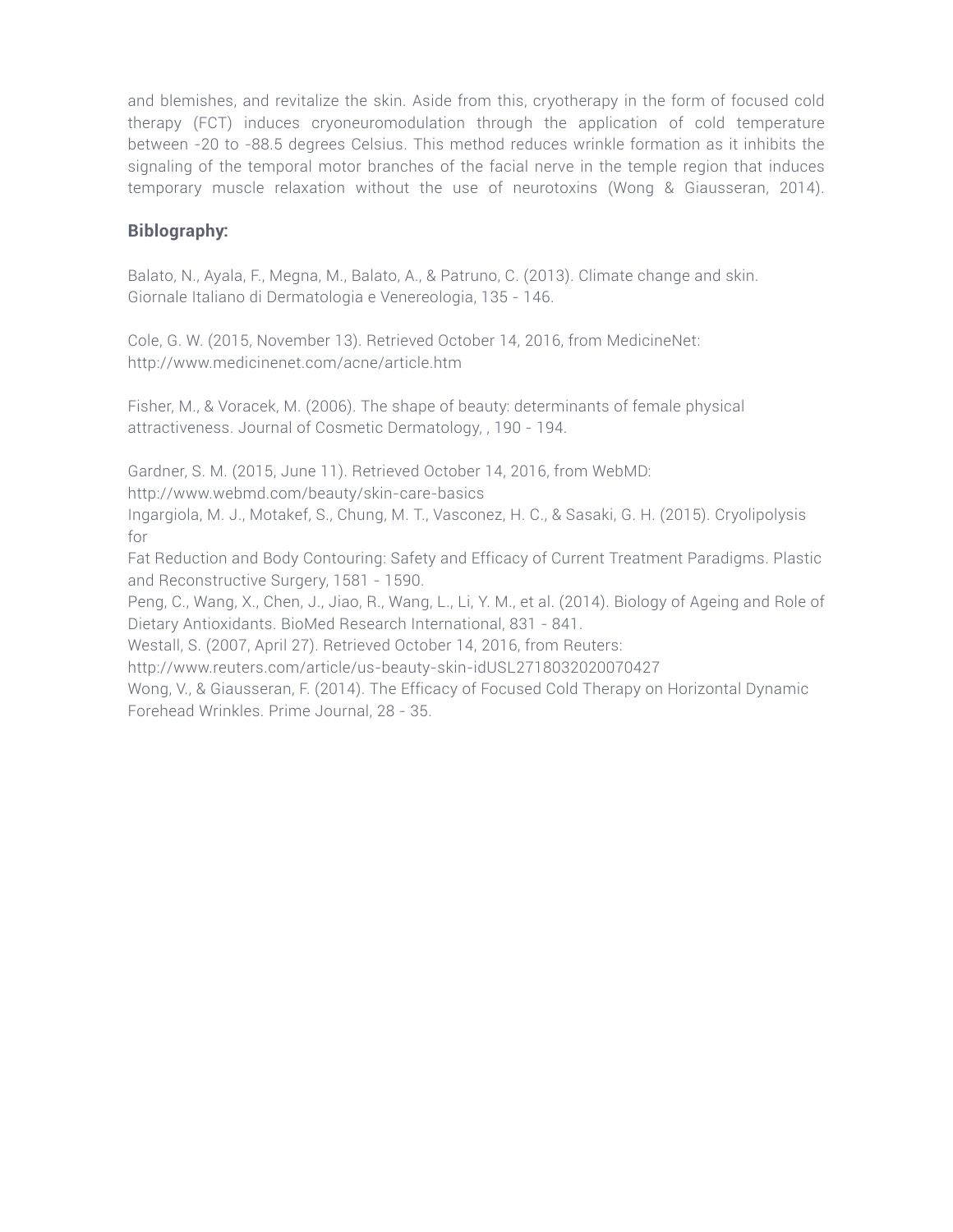### CRYOTHERAPY TO DEFY THE AGEING PROCESS

Ageing is an inevitable reality that entails changes in an individual's physical appearance and overall health status. In fact, according to the Global Health Observatory (GHO) data reported by the World Health Organization (WHO), the average life expectancy of the global population in the year 2015 was 71.4 years (World Health Organization,2016). Moreover, by the year 2030, it is expected that one out of five of the global population will be over 65 years old. Hence, extensive research studies have focused on methods to defy the ageing process, preserve vigor and prolong an individual's lifespan while maintaining a good quality of life in the advancing years (Low, 2013).

To achieve the goal of delaying the onset of diseases or decline in health status related to the ageing process, the National Institute on Ageing (NIA), which is part of the U.S. Federal Government's National Institutes of Health (NIH), exerted its best efforts to increase awareness on various methods that promote longevity and active life expectancy - old age free of disability. One of the methods that is known to defy ageing is through the use of antioxidants, which act by eliminating the by-products of oxygen and food metabolism called 'free radicals'. However, there is no sufficient evidence to support this claim and still needs further investigation. Aside from this, another method that has anti-ageing effect is caloric restriction. In a pilot study on Comprehensive Assessment of Long-term Effects of Reducing Intake of Energy (CALERIE), it was revealed that overweight adults who decreased their caloric intake by 20 to 30 percent showed a lower fasting insulin levels and core body temperature.

These two indicators are linked to improved longevity in animal models. On the other hand, another effect of ageing is the alteration in hormone levels responsible for supporting and maintaining good metabolism, immune function, sexual reproduction, and growth. Hence, some anti-ageing therapies are gearedtowards regulating the level of hormones that decline in the advancing years. However, some of these off-label use of hormone replacement therapy are associated with several health risks such as endometrial problems and heart diseases in women (National Institute on Ageing, 2016). With the increasing demand for different anti-ageing possibilities, the emergence of cryotherapy has been thought to benefit a greater population. In fact, some of the methods that utilize the technology behind cryotherapy such as cryofacials and hydrafacials which last for 10 – 25 minutes can help remove dead skin cells to revitalize the skin. Furthermore, cryotherapy is also known to facilitate the healing process of damaged tissues, improve blood circulation and metabolism, increase serotonin levels and boost the function of an individual's immune system (Keenan,2015).

Aside from cryo facials and hydrafacials, cryoneuromodulation is another method known to remove one of the most common signs of ageing, which is wrinkles. Before, this procedure is only done through cryosurgery, which was then associated with possible permanent damage to nerve function. With recent studies and advancement in technology, it was found out that same desired effect can be achieved by using moderate temperature. Hence, leading to the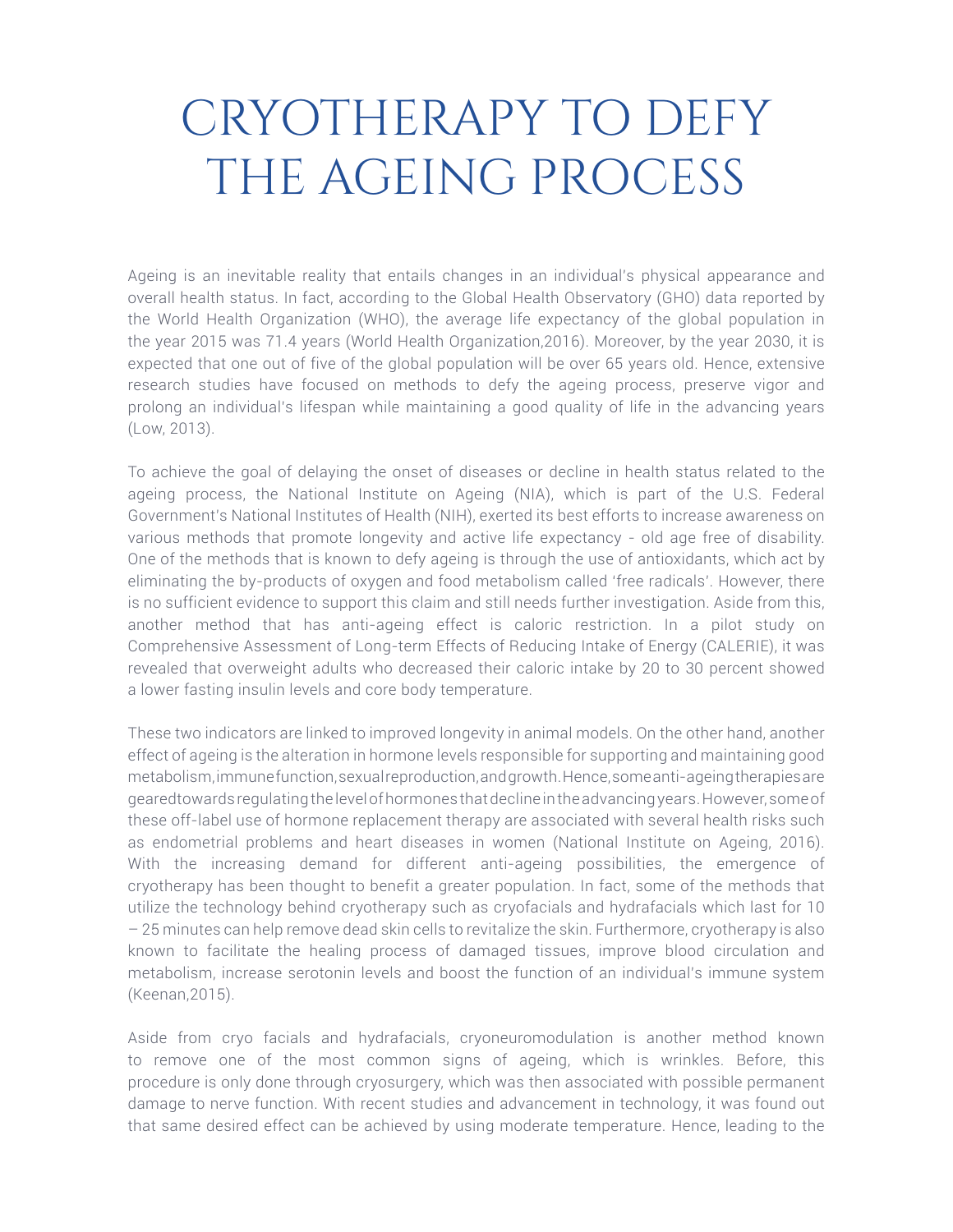utilization of focused cold therapy (FCT) to reduce dynamic facial wrinkles by inducing temporary muscle relaxation as it blocks the impulse conduction of motor nerves without the use of neurotoxins (Wong & Giausseran, 2014).

In addition, temperature also plays a vital role in maintaining the normal function of a physical system. Several studies show that high temperature can affect metabolic rates and increase the rate of biochemical reactions responsible for the ageing process as it facilitates oxidative and/or DNA damage. In fact, both poikilotherms and homeotherms showed a clear trend for lower temperature being associated with longer lifespans in wild populations and in laboratory conditions wherein even slight changes in temperatures for long periods of time can influence longevity. Hence, cryotherapy, which induces a decrease in body temperature that equates to a decrease in molecular disorder, has the potential to slow down the ageing process and improve life expectancy (Keil, Cummings, & de Magalhūes, 2015).

#### **References:**

1. Keenan, C. (2015, October 22). View. Retrieved July 25, 2016, from Las Vegas Review Journal: http://www.reviewjournal.com/view/cryotherapy-uses-liquid-nitrogen-cooled-chamber-promot e-healing-anti-aging

2. Keil, G., Cummings, E., & de Magalhūes, J. P. (2015). Being cool: how body temperature influences ageing and longevity. Biogerontology , 383-397.

3. Low, C. (2013, December 13). Retrieved July 25, 2016, from PRIME: International Journal of Aesthetic and Anti-ageing Medicine:

4. https://www.prime-journal.com/age-is-inevitable-ageing-is-not/

5. National Institute on Aging. (2016, June 27). Retrieved July 25, 2016, from National Institute on Aging: https://www.nia.nih.gov/health/publication/can-we-prevent-aging

6. Wong, V., & Giausseran, F. (2014). The Efficacy of Focused Cold Therapy on Horizontal Dynamic

Forehead Wrinkles. Prime Journal , 28-35.

7. World Health Organization. (2016). Global Health Observatory.

Retrieved July 25, 2016, from World Health Organization:

http://www.who.int/gho/mortality\_burden\_disease/life\_tables/situation\_trends/ en/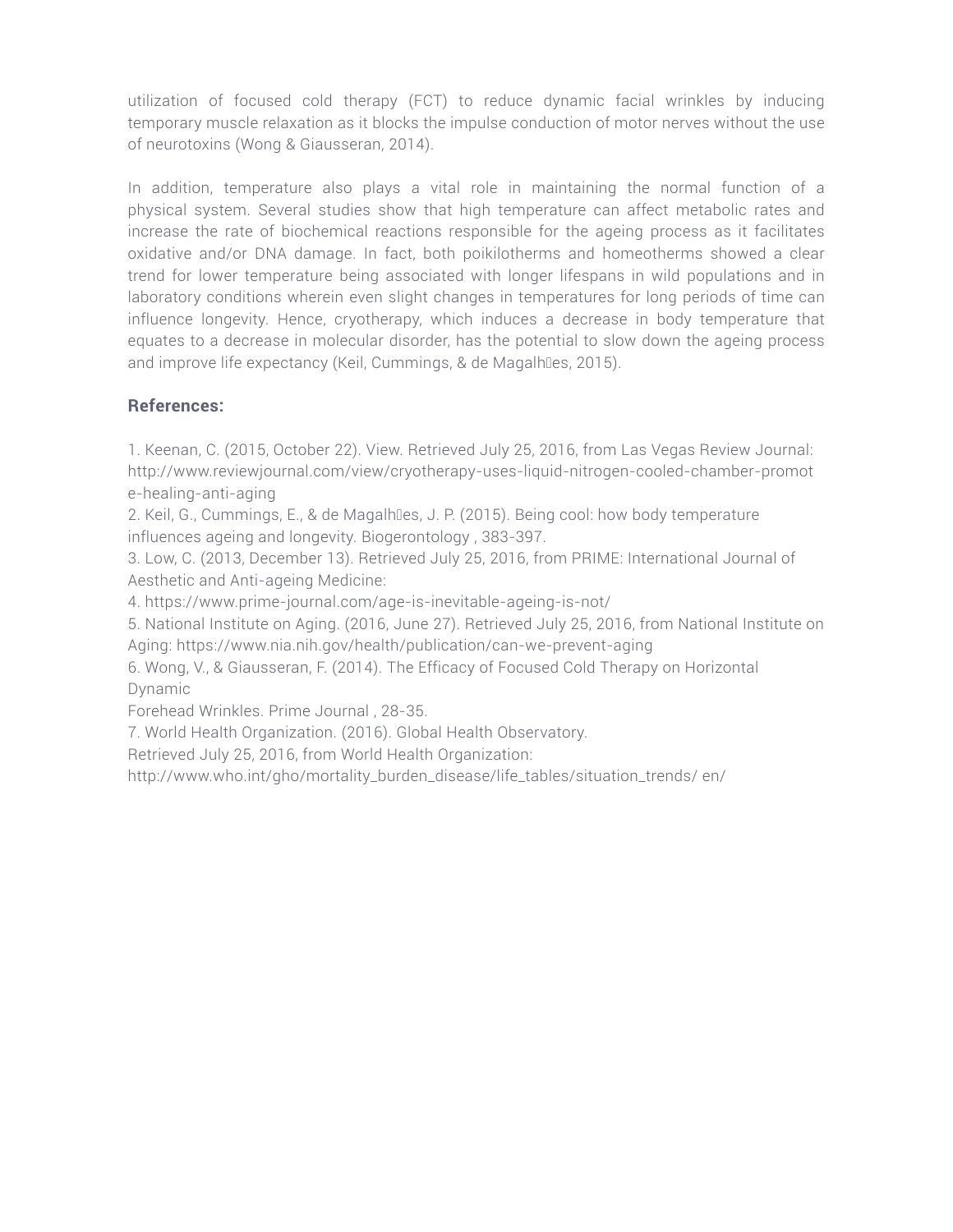## THE ROLE OF CRYOTHERAPY IN PREVENTIVE MEDICINE

Various types of cryotherapy have shown a wide range of benefits in managing and treating different health conditions, particularly in reducing inflammation related to rheumatism and sports injuries. Aside from being considered as a curative technique, the results of several scientific studies have also revealed the potential benefits of cryotherapy in preventive medicine, such as in averting migraine attacks, asthma exacerbation, early onset of Alzheimer's disease (AD) and the occurrence of hair loss or alopecia among cancer patients undergoing chemotherapy.

One of the most common applications of cold therapy is in the management of migraine. Its benefits are associated with the cooling of blood passing through the intracranial vessels, which can be achieved by applying two freezable ice packs on the neck targeting the carotid arteries. This method is commonly referred to as targeted neck cooling. In addition, such benefits are also attributed to the effects of cold temperature in minimizing edema by decreasing vascular permeability leading to a reduction in the release of inflammatory mediators (Sprouse-Blum, Gabriel, Brown, & Yee, 2013). Aside from this, cryotherapy has also been used in the prevention of acute asthma exacerbation. In fact, in a study conducted by Yamauchi (1988), it was found out that exposure to intense cold temperature (up to -175 degrees Celsius) for several weeks in Japan improved the lung function of asthmatic patients. This was supported by the study of Engel et. al. (1989), which revealed that such condition can induce a transient bronchodilatory effect (Westerlund, 2009).

Moreover, apart from its influence on the respiratory response, exposure to cold temperature can also decrease the levels of histamine (Wojtecka-Lukasik, et al., 2010). Histamine is an inflammatory mediator associated with the pathology of allergy such as asthma (Dunford & Holgate, 2010). Hence, with these benefits, it can be taken into account that cryotherapy can exert huge benefits as an adjunct intervention in asthma treatment and prevention. On the other hand, it was also postulated that cryotherapy can also exhibit potential benefits in preventing the early onset of AD through vascular and inflammatory response alteration and oxidative stress reduction.

This premise was supported by preliminary experimental studies showing the effects of cryostimulation in increasing the level of anti-inflammatory cytokines, such as IL-6 and IL-10, and in decreasing the production of pro-inflammatory cytokines, including IL-1a, IL-2, and IL-8. Moreover, cryotherapy also showed antioxidant properties as it can support the activities of glutathione peroxidase and glutathione reductase, and increase the concentration of antioxidants, particularly extra erythrocyte hemoglobin and uric acid (Misiak & Kiejna, 2012). In addition, cold application has also shown significant impact in averting hair loss related to chemotherapy. This method is called scalp cooling, which has been practiced for decades in preventing chemotherapy-induced alopecia (CIA). Evidences have shown that the mechanism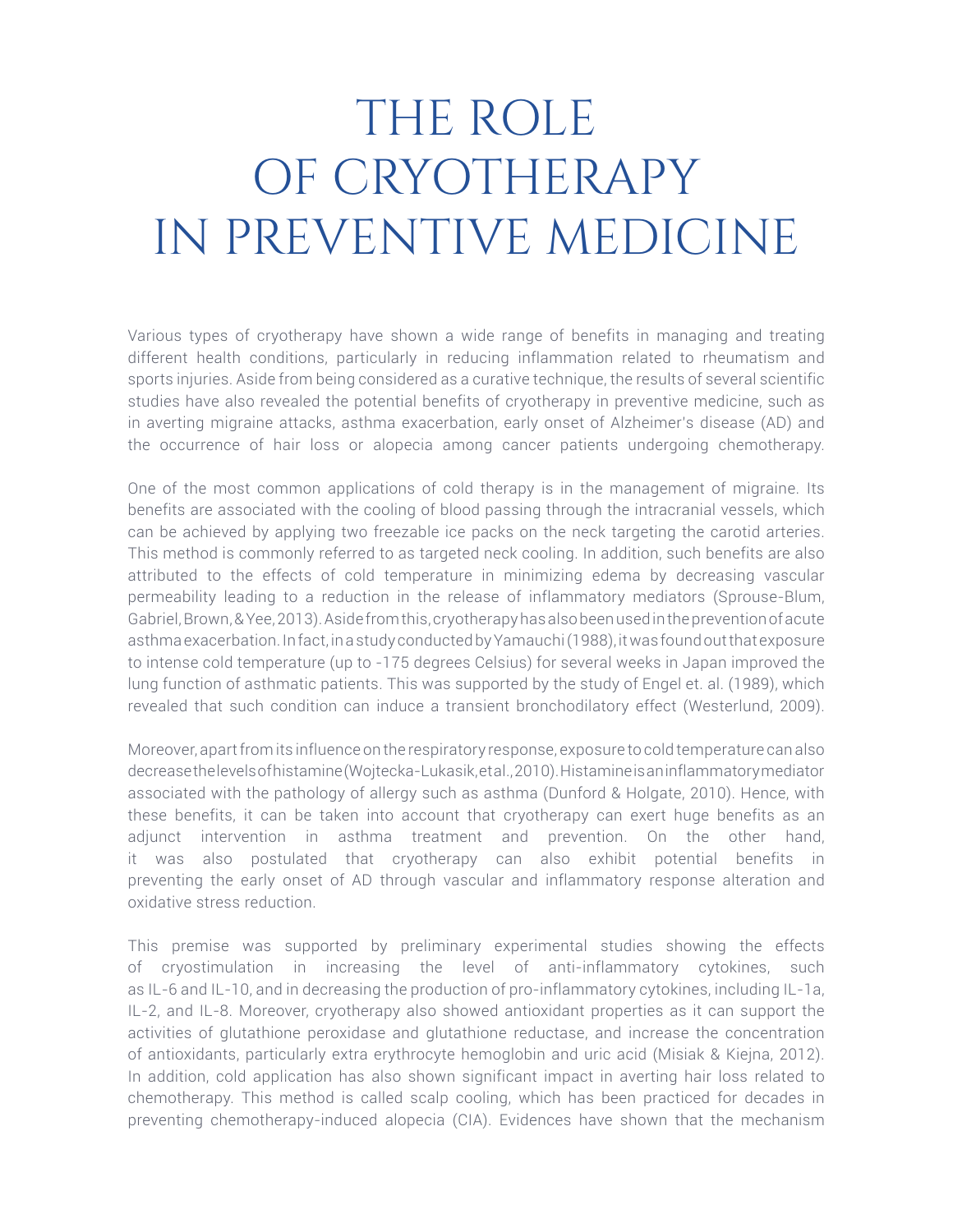behind scalp cooling is related to the effect of cold temperature in inducing vasoconstriction that reduces the supply of blood in the patient's hair follicles in the period of peak plasma concentration of certain chemotherapy agents. Moreover, scalp cooling is also known to reduce the rate of metabolism and biochemical activity which makes the hair follicles less vulnerable to the damage caused by chemotherapy. Some of the most common methods of scalp cooling are the use of ice bags, frozen cryogel packs and caps that can promote an endothermic cooling reaction. However, these methods are associated with frequent and regular cap changes, which demands much effort to ensure effectiveness. With the advancement in cryotherapy technology, the development of continuous cooling machines that use liquid circulation and a one-size-fits all system have shown much potential in promoting a cost-effective intervention to prevent CIA (Breed, an den Hurk, & Peerbooms, 2011).

#### **Biblography:**

Breed, W. P., van den Hurk, C. J., & Peerbooms, M. (2011). Presentation, Impact and Prevention of Chemotherapy-induced Hair Loss. Expert Review of Dermatology, 109 - 125.

Dunford, P., & Holgate, S. (2010). The role of histamine in asthma. Advances in Experimental Medicine and Biology, 53 - 66.

Misiak, B., & Kiejna, A. (2012). Translating whole-body cryotherapy into geriatric psychiatry – A proposed strategy for the prevention of Alzheimer's disease. Medical Hypotheses, 56 - 58.

Sprouse-Blum, A. S., Gabriel, A. K., Brown, J. P., & Yee, M. H. (2013). Randomized Controlled Trial: Targeted Neck Cooling in the Treatment of the Migraine Patient. Hawai'i Journal of Medicine and Public Health, 237 - 241.

Westerlund, T. (2009, March 27). Thernal, Circulatory, and Neuromuscular Responses to Whole Body

Cryotherapy. Oulu, Finland.

Wojtecka-Lukasik, E., Ksiezopolska-Orlowska, K., Gaszewska, E., Krasowicz-Towalska, O., Rzodkiewicz,

P., Maslinska, D., et al. (2010). Cryotherapy decreases histamine levels in the blood of patients with

rheumatoid arthritis. . Inflammation Research, 253 - 255.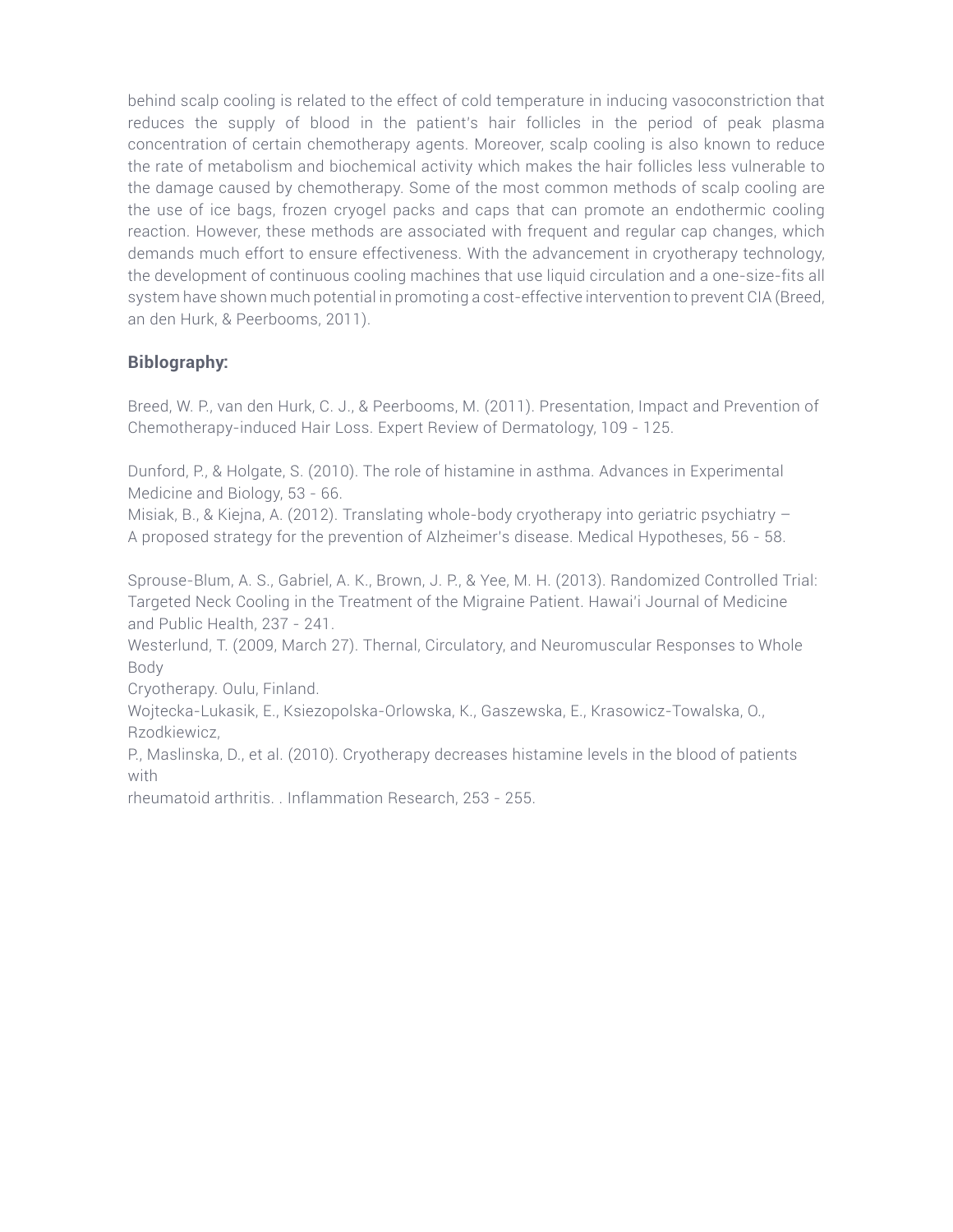### THE USE OF CRYOTHERAPY IN BIOHACKING

For several years, cryotherapy has been utilized to treat sports injuries among athletes and to relieve pain and inflammation among patients with rheumatism. Hence, such intervention was noted to bring a significant impact in improving the quality of life of many patients around the globe. Aside from this, recent advancement in technology has led to the discovery of more complex applications of cryotherapy such as its potential benefit in the emerging trend of biohacking.

Biohacking is a self-driven biological experiment geared towards applying scientific principles to find alternative methods related to DNA sequencing, microbial screening, environmental monitoring, and improving healthcare services and delivery (Seyfried, Pei, & Schmidt, 2014). The concept behind biohacking is comparable to computer hacking. Instead of altering the computer system, biohacking cracks the code of how the human body is programmed to function and to respond to different stimuli. Biohackers tend to experiment on their own bodies to find solutions to certain health problems related to genetic make-up and other circumstances that may have affected their well-being. Moreover, biohacking also aims to conquer the ballooning costs of research and development by producing accessible and cheap laboratory equipment and methods (Loftrup, 2015).

Cryotherapy, which utilizes extremely cold air in a cryochamber or cryosauna, has been used in biohacking to achieve optimum health outcome. Exposure to cold temperature stimulates the sympathetic nervous system as the body perceives a life-threatening situation and activates survival mechanisms. Some of the advantages of cryotherapy that gain attention from biohackers are its benefits on relieving pain and inflammation. Moreover, it also promotes blood circulation that supports cellular processes and reduces damage to organs and tissues (Taylor, 2016).

One of the most famous pioneers of biohacking is David Asprey, an American entrepreneur whose goal is to live until the age of 180 years old through his bulletproof concept. Asprey ventures on experimenting with his own body to determine the response to sleep, light, nutrition and supplementation. As Asprey's ideas turn to an industry, his life becomes an open book that influences the lives of millions of people who listen to his broadcasts, read his blogs and subscribe to his social media pages (Conner, 2016).

To achieve his personal goal, Asprey established a biohacking laboratory in Victoria, British Columbia in Canada. His facility consists of different equipment such as the cryotherapy chamber to promote longevity. This premise can be supported by the results of several research studies which reveal the potential benefits of cryotherapy in regulating various biochemical processes. In a study published in a Polish journal, it was found out that exposure to ten sessions of three-minute whole body cryotherapy with temperatures ranging from -120 degrees Celsius can suppress oxidative stress by increasing the total antioxidative status (TAS) in plasma (Miller,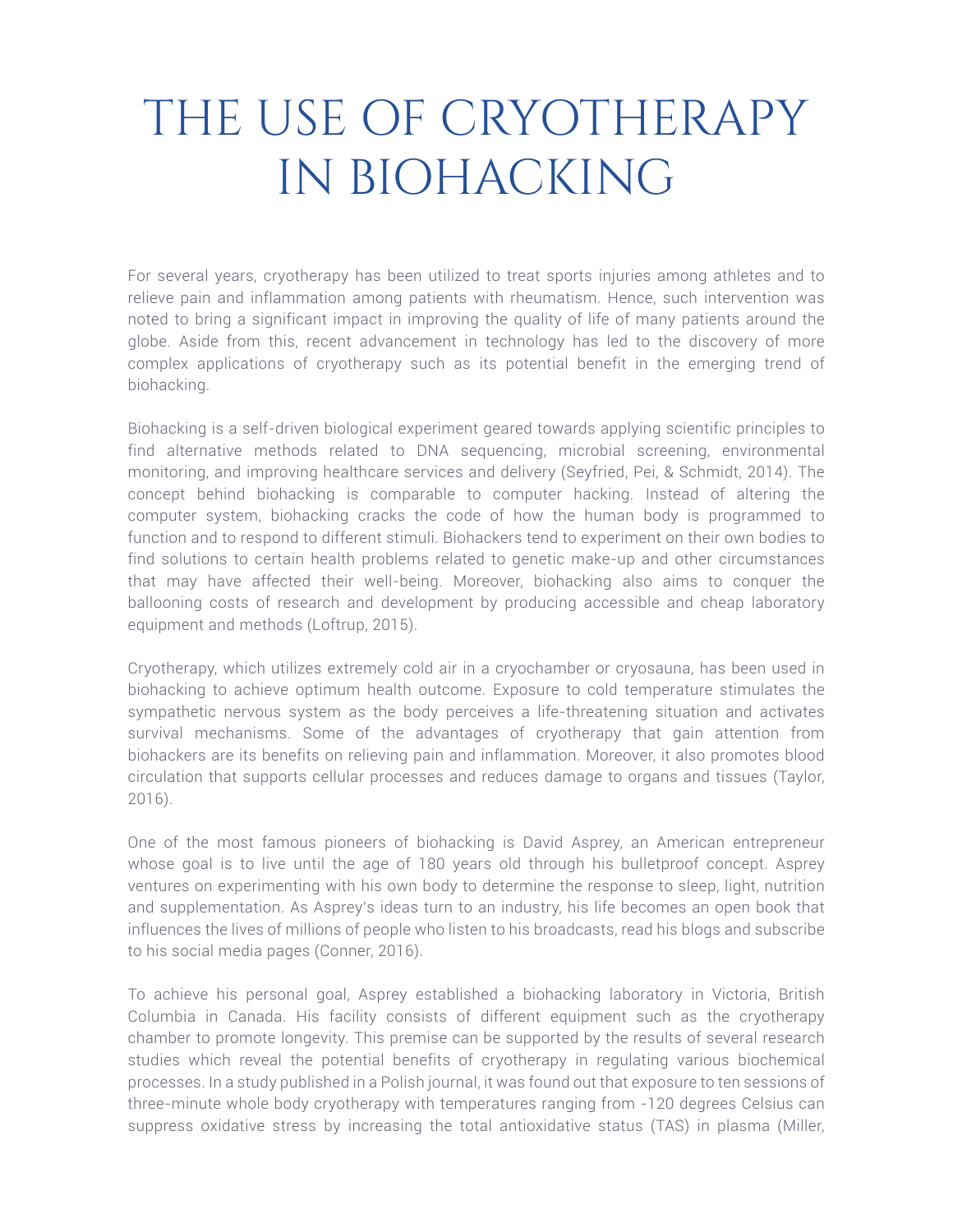Mrowicka, Malinowska, Kedziora, & Majsterek, 2011). Aside from this, cryostimulation is also hypothesized to have an immunostimulating effect related to enhanced noradrenaline response and can be connected with paracrine effects. In fact, in a study that aimed to determine the effects of whole body cryotherapy in pro- and anti-inflammatory cytokine levels in healthy men, it was noted that twenty sessions of 3-minute cryostimulations per day can significantly increase the level of anti-inflammatory cytokines IL-6 and IL-10 and decrease the Il-1a cytokine level (Lubkowska, Szygula, Chlubek, & Banfi, 2011).

Oxidative stress, that leads to the production of free radicals, is known to play a major role in the development of a wide variety of illnesses such as cardiovascular diseases, diabetes, cancer and autoimmune diseases. Inflammation, on the other hand, can lead serious damage to tissues and organ systems. Hence, by suppressing oxidative stress and inflammation through cryotherapy, the risk of developing different health problems can be minimized, thereby promoting longevity (Li, Browne, Bonner, Deng, Tian, & Mu, 2014).

#### **Biblography:**

Conner, C. (2016, September 28). Retrieved October 11, 2016, from Forbes: http://www.forbes.com/sites/cherylsnappconner/2016/09/28/from-idea-to-industry-dave-asp rey-bulletproof/#5e0901b317c0

Li, Y., Browne, R. W., Bonner, M. R., Deng, F., Tian, L., & Mu, L. (2014). Positive Relationship between

Total Antioxidant Status and Chemokines Observed in Adults. Oxidative Medicine and Cellular Longevity, 6 pages.

Loftrup, J. (2015, May 12). Retrieved October 11, 2016, from Lunds Universitet Magasin: http://www.lum.lu.se/english/biohackers-crack-the-human-bodys-programming-code/ Lubkowska, A., Szygula, Z., Chlubek, D., & Banfi, G. (2011).

The effect of prolonged whole-body cryostimulation treatment with different amounts of sessions

on chosen pro- and anti-inflammatory cytokines levels in healthy men.

Scandinavian Journal of Clinical and Laboratory Investigation, 419 - 425.

Miller, E., Mrowicka, M., Malinowska, K., Kedziora, J., & Majsterek, I. (2011). The effects of whole-body cryotherapy and melatonin supplementation on total antioxidative status and some antioxidative enzymes in multiple sclerosis patients. Polski Merkuriusz Lekarski, 150 - 153. Seyfried, G., Pei, L., & Schmidt, M. (2014). European do-it-yourself (DIY) biology: Beyond the hope, hype and horror. Bioessays, 548 - 551.

Taylor, M. (2016). Retrieved October 11, 2016, from Living Bulletproof in Australia: hype and horror.

http://www.livingbulletproof.com.au/cryotherapy-biohacking-australia/